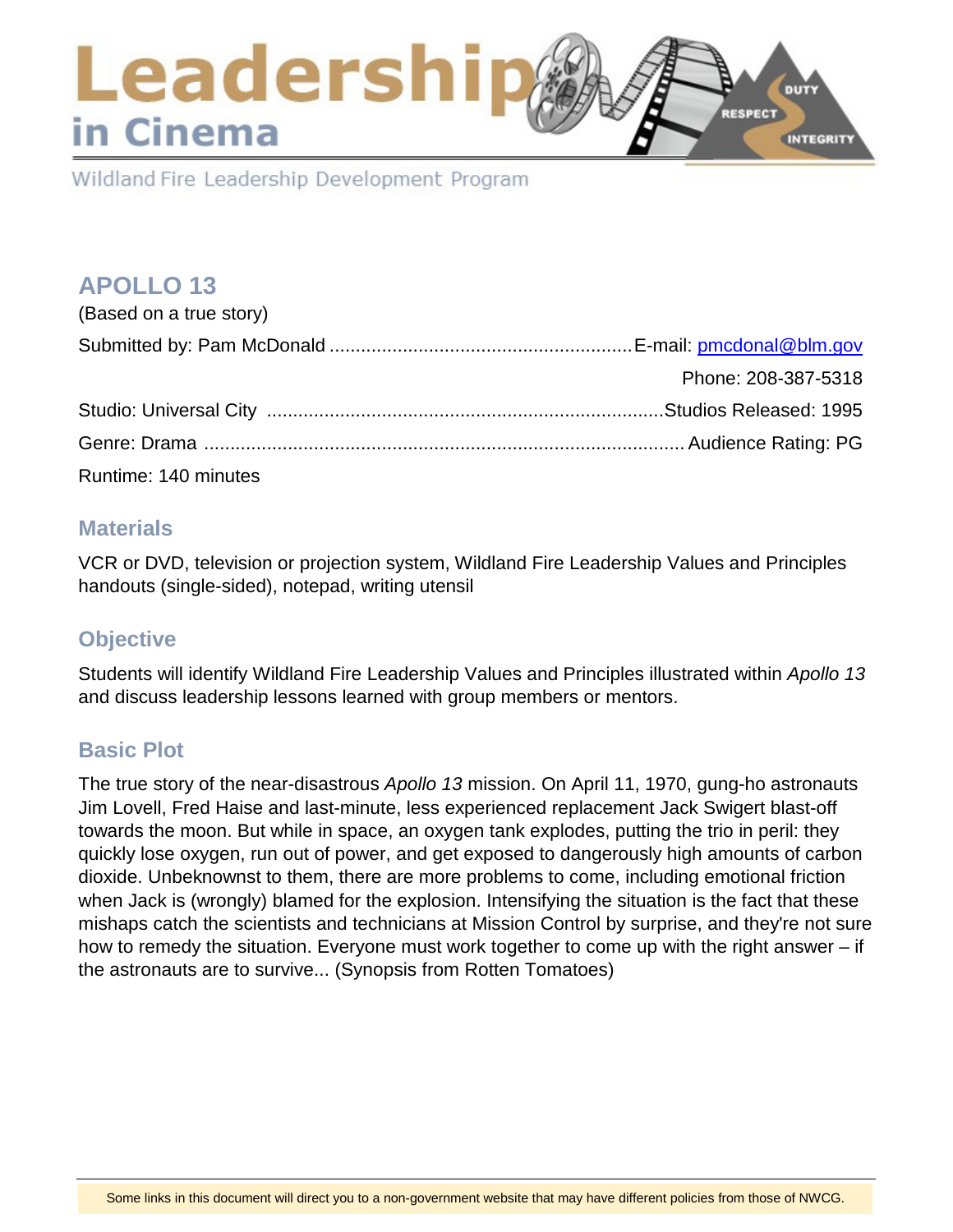# **Cast Of Main Characters**

# **Facilitation Options**

*Apollo 13* illustrates an abundance of leadership values and principles—especially an emphasis on team cohesion. Students should have few problems identifying those that correspond to the Wildland Fire Leadership Values and Principles. The objective is not to identify every leadership principle but to promote thought and discussion. Students should be less concerned with how many principles they view within the film and more concerned with how the principles they do recognize can be used to develop themselves as a leader.

Due to the historical nature of the film, the facilitator/mentor has an option of incorporating a reading program along with the viewing of the film. Additional book and video references are provided below under "Other Resources." Targets for Firefighting Safety: Lessons from the Challenger Case by Diane Vaughan discusses the role that organizational culture can play in affecting firefighter performance and safety.

The film can be viewed in its entirety or by clip selection, depending on facilitator intent and time schedules. Another method is to have the employee(s) view the film on his/her own and then hold the discussion session.

## **Full-Film Facilitation Suggestion**

When opting for the full-film method, the facilitator should determine a good breaking point near the middle of the film.

- 1. Review the Wildland Fire Leadership Values and Principles with students.
- 2. Advise students to document instances within the film that illustrate/violate the Wildland Fire Leadership Values and Principles on the handout provided.
- 3. Break students into small discussion groups.
- 4. Show students *Apollo 13*.
- 5. Break. (Suggestion: After loss of radio contact as the ship rounds the moon and Lovell tells the crew, "Let's go home.")
- 6. Begin the guided discussion.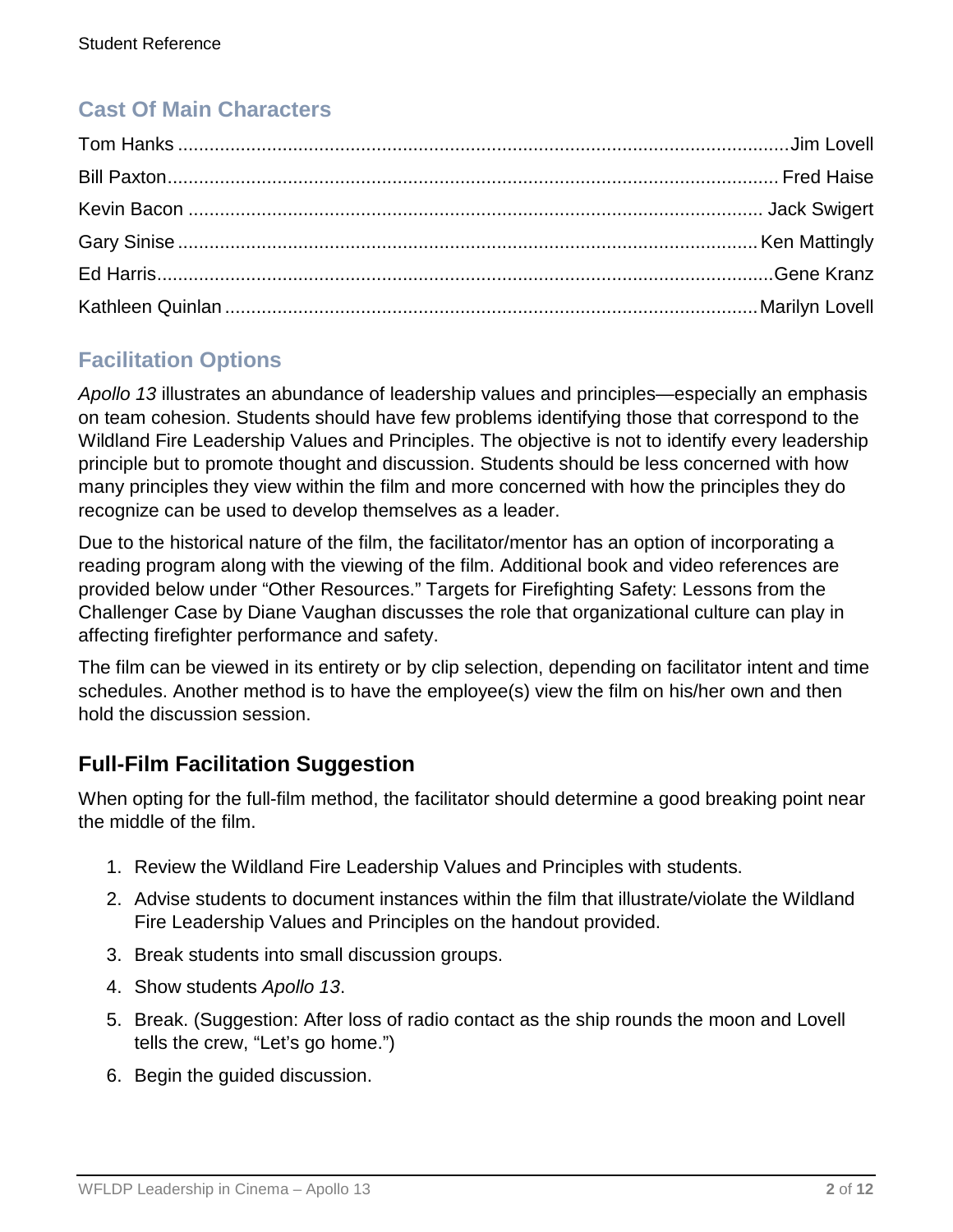- 7. Provide a short synopsis with some "ticklers" to pay attention before beginning the rest of the film.
- 8. Resume the film.
- 9. Have students discuss their findings and how they will apply leadership lessons learned to their role in wildland fire suppression. Facilitate discussion in groups that have difficulty.
- 10.Wrap up the session and encourage students to apply leadership lessons learned in their personal and work lives.

## **Clip Facilitation Suggestion**

- 1. Review the Wildland Fire Leadership Value or Principle targeted for discussion. (May be given or ask students to identify the value or principle being illustrated after viewing the clip.)
- 2. Show the clip.
- 3. Facilitate discussion regarding the selected clip and corresponding value and/or principle.
- 4. Break students into small discussion groups.
- 5. Have students discuss their findings and how they will apply leadership lessons learned to their role in wildland fire suppression. Facilitate discussion in groups that may have difficulty.
- 6. Wrap up the session and encourage students to apply leadership lessons learned in their personal and work lives.

## **Mentor Suggestion**

Use either method presented above. The mentor should be available to the student to discuss lessons learned from the film as well as incorporating them to the student's leadership selfdevelopment plan.

Encouraging individuals to keep a leadership journal is an excellent way to document leadership values and principles that are practiced.

Suggest other wildland fire leadership toolbox items that will contribute to the overall leadership development of the student.

## **Other Resources**

- Clemens, John K. and Wolff, Melora. Movies to Manage By. Chapter 2 "The Importance of Improvisation—*Apollo 13*," pp. 24-45. 1999.
- Failure is Not an Option—The Untold Story of Mission Control, History Channel.
- Kouzes, James and Posner, Barry. The Leadership Challenge [\(http://www.theleadershipchallenge.com\)](http://www.theleadershipchallenge.com/). Third Edition. 2002.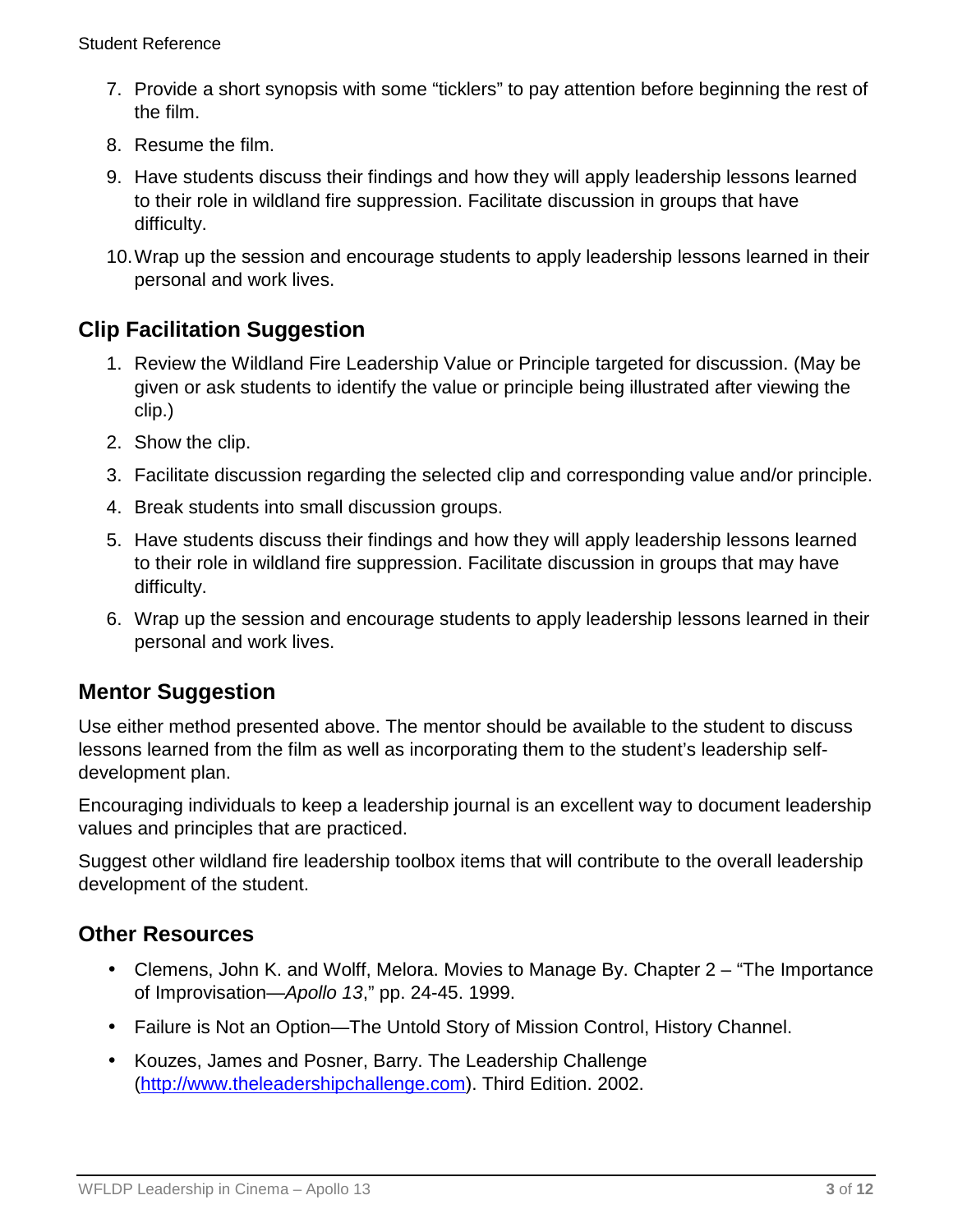- Kranz, Gene. Failure is Not an Option—Mission Control from Mercury to *Apollo 13* and Beyond. 2001.
- Lovell, James A. and Kluger, Jeffery. Lost Moon—The Perilous Voyage of *Apollo 13*. 1994.
- Vaughan, Diane. Targets for Firefighting Safety: Lessons from the Challenger Case. 1996.
- Hyperlinks have been included to facilitate the use of the Wildland Fire Leadership Development Program website. Encourage students of leadership to visit the website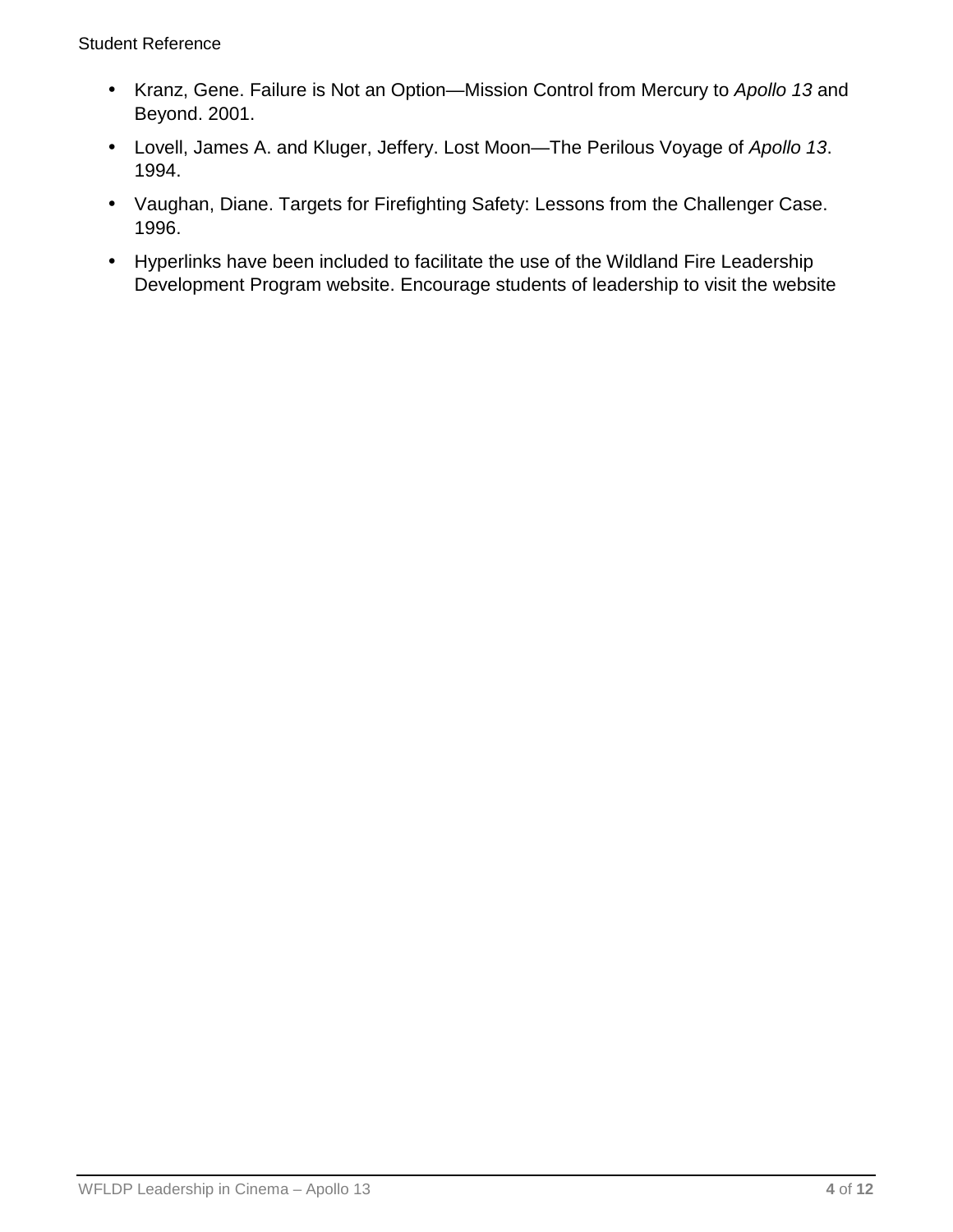#### Be proficient in your job, both technically & as a leader.

- Take charge when in charge.
- Adhere to professional standard operating procedures.
- Develop a plan to accomplish given objectives.

#### Make sound & timely decisions.

- Maintain situation awareness in order to anticipate needed actions.
- Develop contingencies & consider consequences.
- Improvise within the commander's intent to handle a rapidly
- changing environment.

#### Ensure that tasks are understood, supervised, accomplished.

- Issue clear instructions.
- Observe & assess actions in progress without micro-managing.
- Use positive feedback to modify duties, tasks & assignments when appropriate.

#### Develop your subordinates for the future.

- Clearly state expectations.
- Delegate tasks that you are not required to do personally.
- Consider individual skill levels & developmental needs when assigning tasks.

#### Know your subordinates and look out for their well-being.

- Put the safety of your subordinates above all other objectives.
- Take care of your subordinate's needs.
- Resolve conflicts between individuals on the team.

#### Keep your subordinates informed.

- Provide accurate & timely briefings.
- Give the reason (intent) for assignments & tasks.
- Make yourself available to answer questions at appropriate times.

#### Build the team.

- Conduct frequent debriefings with the team to identify lessons learned.
- Recognize accomplishments & reward them appropriately.
- Apply disciplinary measures equally.

#### Employ your subordinates in accordance with their capabilities.

- Observe human behavior as well as fire behavior.
- Provide early warning to subordinates of tasks they will be responsible for.

WFLDP Leadership in Cinema – Apollo 13 **5** of **12 5** of **12** 

- Consider team experience, fatigue & physical limitations when accepting assignments.

#### Know yourself and seek improvement.

- Know the strengths/weaknesses in your character & skill level.
- Ask questions of peers & supervisors.
- Actively listen to feedback from subordinates.

#### Seek responsibility and accept responsibility for your actions.

- Accept full responsibility for & correct poor team performance.
- Credit subordinates for good performance.
- Keep your superiors informed of your actions.

#### Set the example.

•

- Share the hazards & hardships with your subordinates.
- Don't show discouragement when facing setbacks.
- Choose the difficult right over the easy wrong.





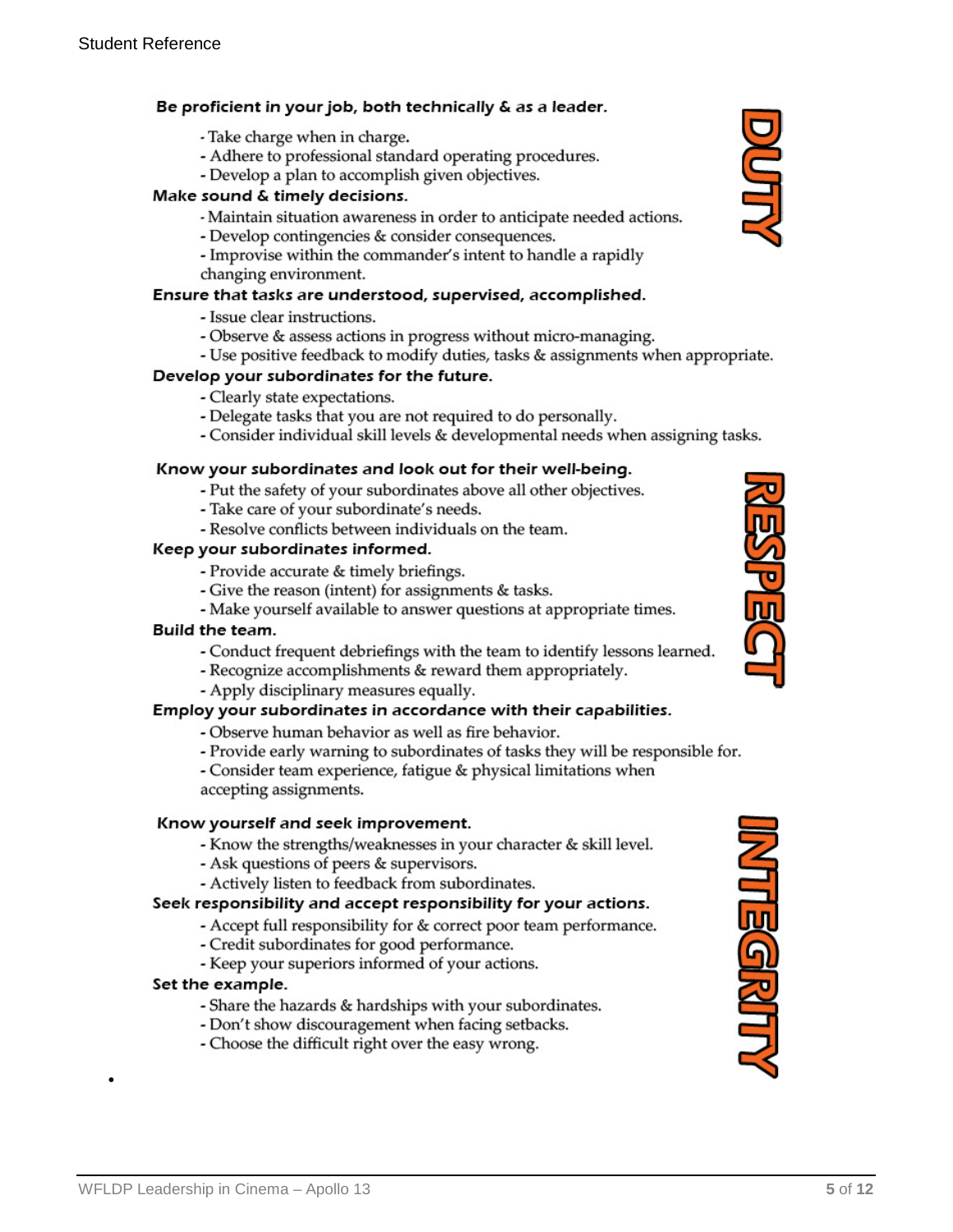## *APOLLO 13*

The following clips illustrate the Wildland Leadership Values and Principles. These are only guidelines and may be interpreted differently by other views; they are presented as a guide for facilitation.

## **Duty**

- Kranz holds a meeting with the flight controllers and engineers to develop the initial plan of getting the crew home—around the moon. (Develop a plan to accomplish given objectives.)
- Lovell gives Swigert the task of docking the command module to the lunar module even though all astronauts have the ability to dock. (Consider individual skill levels and development needs when assigning tasks.)
- Kranz maintains order when the problem occurs. Tells his subordinates to "work the problem." (Be proficient in your job, both technically and as a leader.)
- Lovell gives the pilot seat to Swigert for reentry after occupying the seat by habit. (Delegate those tasks that you are not required to do personally.)
- Engineers determine that the weight distribution of the ship is incorrect since they expected moon rocks to be part of the returning cargo. The crew must quickly redistribute cargo. (Make sound and timely decisions.)

### **Respect**

- The flight physician voices his medical opinion on two instances—grounding Mattingly and telling Kranz the astronauts need sleep. (Observe human behavior as well as fire behavior. Consider team experience, fatigue and physical limitations when accepting assignments.)
- Kranz conducts many briefings with flight controllers throughout the film. (Provide accurate and timely briefings.)
- Engineers develop a carbon dioxide filter. (Take care of your subordinate's needs.)
- Kranz listens to the plans developed by his subordinates. (Employ your subordinates in accordance with their capabilities.)
- Jack Swigert places a "NO" note on the limb jettison switch as not to jettison with the crew is in the Aquarius. (Put the safety of your subordinates above all other objectives.)

## **Integrity**

• Lovell chooses to scrub Mattingly from the mission. (Choose the difficult right over the easy wrong.)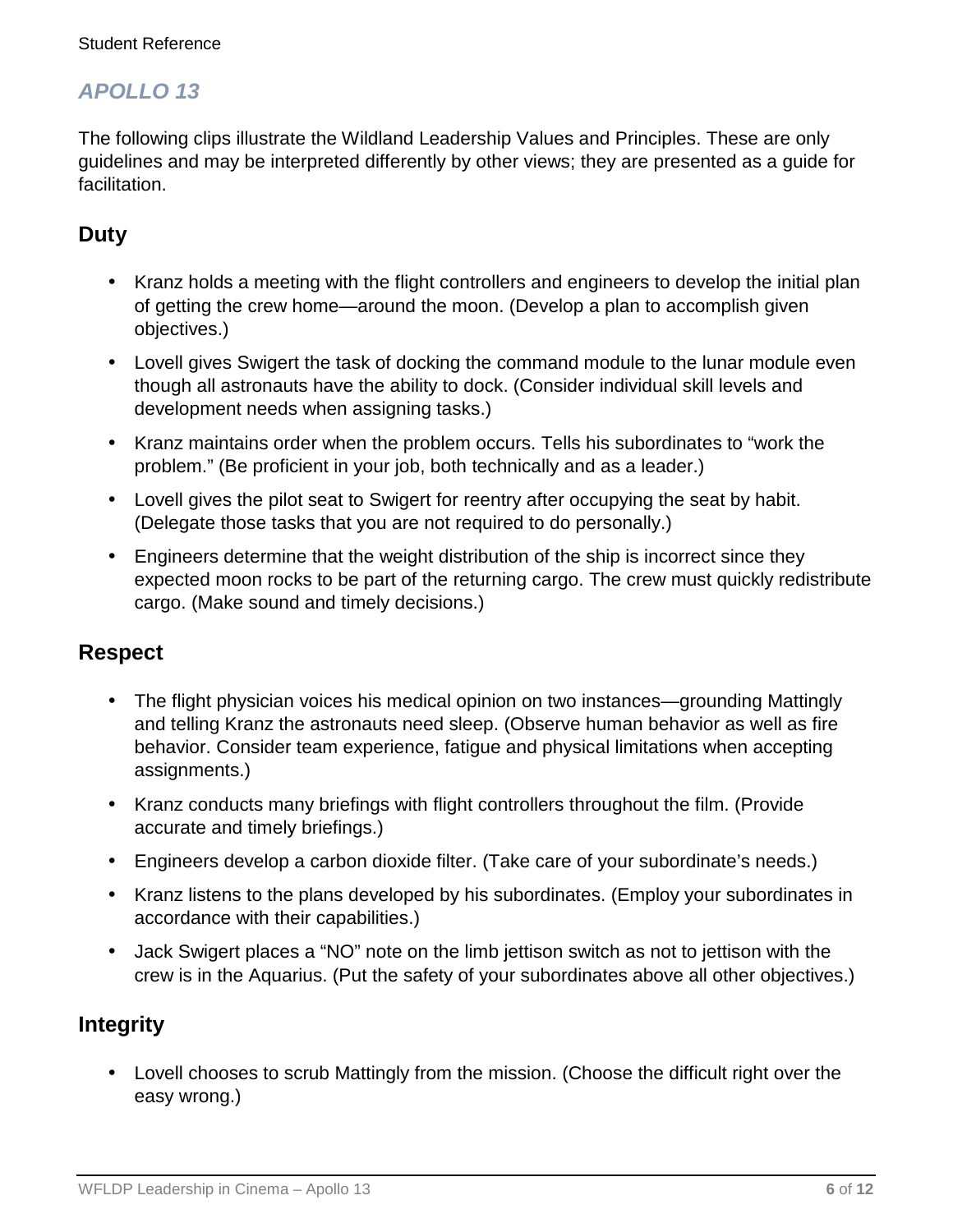- Lovell asks Mission Control to double-check his computations. (Ask questions of peers and superiors.)
- During the blind burn, Lovell makes an error and apologizes to Haise and Swigert. (Accept full responsibility for and correct poor team performance.)
- Jack Swigert admits that he cannot read his own writing for the reentry plan. Mattingly tells him he will walk him through it. (Know the strengths/weaknesses in your character and skill level.)
- Upon reentry, Lovell tells Mission Control and the crew, "Gentlemen, It's been a privilege flying with you." (Credit subordinates for good performance.)

# *APOLLO 13*

### *Guided Discussion – Possible Answers*

- 1. The *Apollo 13* mission was considered by the public to be a routine mission. How does Jim Lovell respond to the comment and reason for this being his last mission? What is the present public perception of the wildland firefighter in your community?
	- o He responds in a very positive manner. "I'm in command of the best ship with the best crew that anybody would ask for." He also informs them that no mission to space is routine. He doesn't exhibit a complacent attitude.
	- o Answers will vary.
- 2. Lovell says, "The astronaut is only the most visible member of a very large team. And all of us right down to the guy sweeping the floor are honored to be a part of it." How does this statement compare to the wildland fire community?
	- o Crew cohesion is a critical element of the wildland fire community and success in wildland fire suppression. Every person within the organization must work together to complete a safe and efficient mission. Without teamwork, safety may be compromised.
- 3. When the politician comments that his constituents question why Congress continues to fund the space program after the U.S. beat the Russians to the moon, Lovell responds with "Imagine if Christopher Columbus had come back from the new world and no one returned in his footsteps." How can you apply this statement to the development of a wildland fire leader and the fire program in general?
	- o Answers may vary. The Wildland Fire Leadership Development Program has been established by fire leaders from the past and present. Leaders at all levels should use the program to advance their knowledge, skills and abilities as a leader. Use of, and exposure to, the program will ensure that leaders continue to be molded for the continued success of the wildland fire service. The wildland fire service needs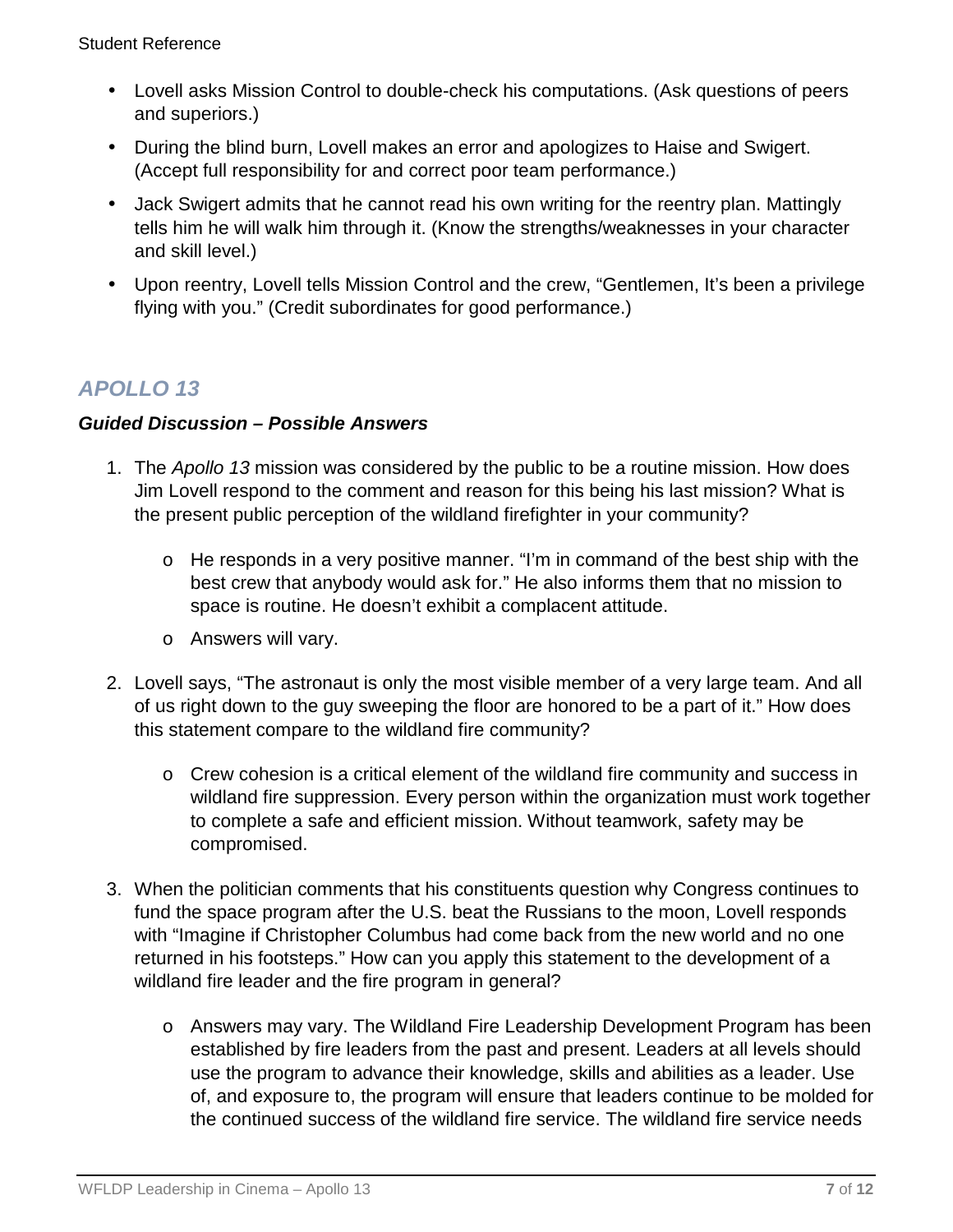leaders with strong vision and purpose as well as the "courage and spirit to make a significant difference." (Kouzes and Posner—The Leadership Challenge.)

- 4. Marilyn Lovell questions whether NASA and the crew are rushing into the *Apollo 13* mission. Are her concerns warranted? Does this occur in the wildland fire community? What Wildland Fire Leadership Values and Principles are compromised by rushing into a mission?
	- o Marilyn's concerns are warranted. The new crew had less training in the simulators that the other crew would have had. Safety concerns may have been compromised—however, this accident may have happened to the other crew as well.
	- o This event does happen within the wildland fire community.
	- o Answers may vary. Consider individual skill levels and development needs when assigning tasks. Know your subordinates and look out for their well-being. Build the team. Employ your subordinates in accordance with their capabilities.
- 5. Jim Lovell uses visual aids to teach his son about his mission. What tools are available to the wildland fire leader to instruct/develop his/her crew?
	- o Refer students to:
		- Eeadership Toolbox.
		- Tactical Decision Games and Sand Table Exercises.
		- $\triangleright$  Wildland Fire Staff Rides.
		- ▶ Professional Reading Program
- 6. Who takes control of the situation on the ground when Lovell makes his famous statement, "Houston, we have a problem." What is his/her first priority (which value/principle)?
	- o Gene Kranz, Flight Director.
	- o Putting the safety of his subordinates above all other objectives. "We've never lost an American in space. We're sure as hell not going to lose one on my watch. Failure is not an option!"
- 7. The astronauts are required to perform routine procedures under extreme stress and tight schedules (powering up the Odyssey in 15 minutes). How is this situation similar to a shelter deployment? How can you prepare yourself and the crew for this event?
	- o Wildland firefighters practice shelter deployment in less than stressful situations. Shelter deployments are not a routine procedure. The "routine" practice can never prepare a wildland firefighter for the actual deployment experience. Stress and urgency will present similar anxiety when an actual deployment occurs.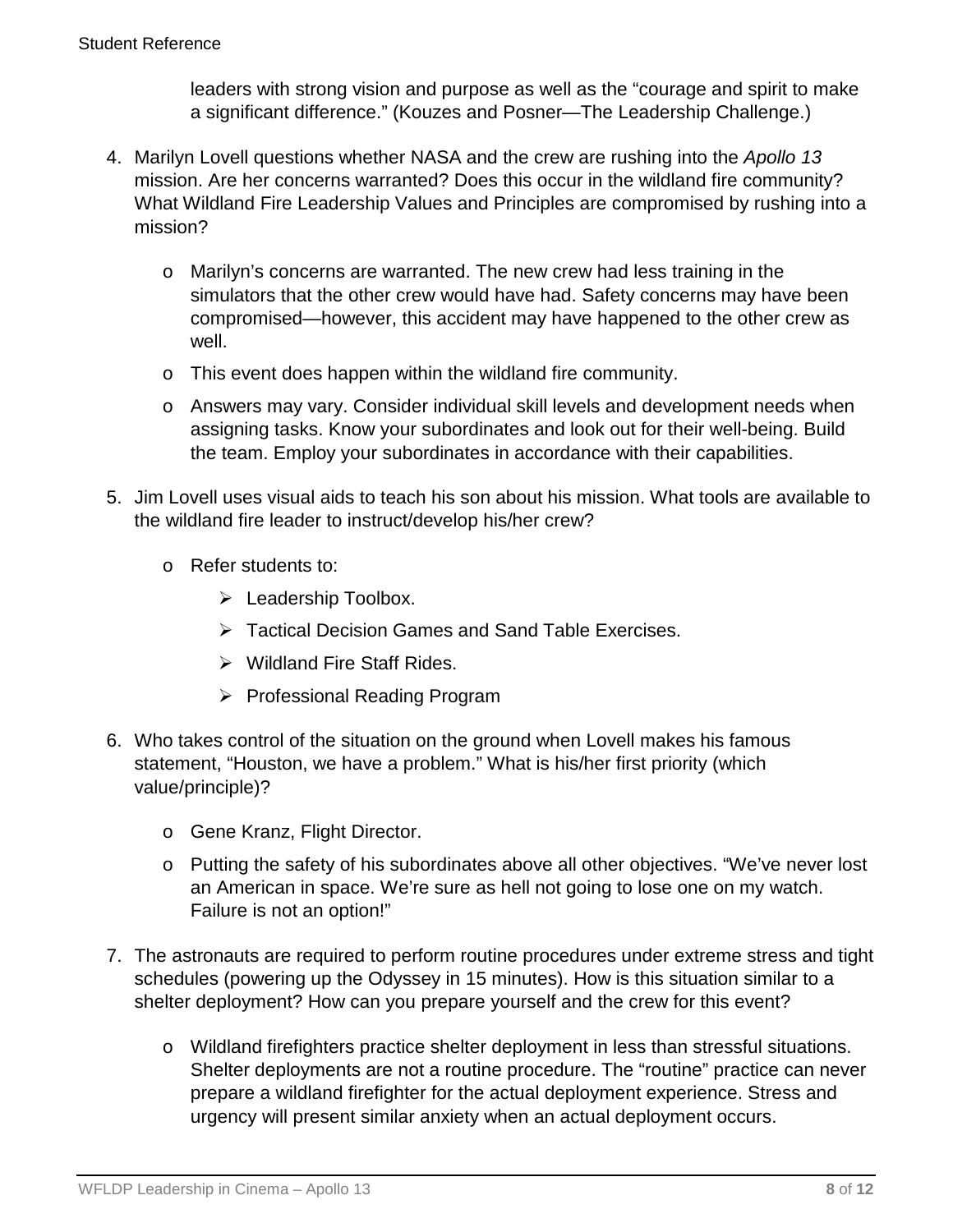- o Follow Standard Firefighting Orders, Watch Out Situations, and LCES to avoid the need for a shelter deployment. Perform regular shelter deployment simulations so the procedure becomes second nature should you need to deploy.
- o Refer to the Wildland Fire Safety Training—Annual Fresher (WFSTAR) website for additional fire shelter and safety information.
- 8. Why is Ken Mattingly chosen to develop the reentry strategy? Does his being pulled from the crew affect his ability to lead the team on developing a strategy? Have you experienced this in the wildland fire community? How did you handle the situation?
	- o Mattingly was a member of the crew until bumped because of health concerns. He knows the crew and the ship.
	- o Mattingly puts his issues aside and works with his ground team to think through different procedures. His ability to bring his team to a conclusion with few conflicts was commendable.
	- o Answers will vary.
- 9. How effective is Gene Kranz as a leader? Give reasons for your observation.
	- o Kranz was a highly effective leader. He ensured that everything possible was done to bring the crew home safely. He exerted his authority when needed and listened to subordinates when they contributed to the successful completion of the mission. He promoted the concept of team effort and cohesion to bring the astronauts home safely. He used leadership as a relationship and not as a position of power.
- 10.A NASA official states that, "This could be the worst disaster NASA has ever experienced." Kranz responds, "With all due respect, Sir. I believe this will be our finest hour." Which values and/or principles is Kranz exhibiting?
	- o Answers will vary. Duty, Respect and Integrity are all exhibited. Above all he set the example for all members of the team to follow. Kranz stated, "Failure was not an option." He set the tone that all others followed. He allowed his subordinates, in accordance with their capabilities, to develop contingencies and while considering consequences.
- 11.Jack Swigert is the rookie on the mission. Crew cohesion was compromised. How is he perceived by Haise and Lovell? Identify instances in the film that support your answer. What, if anything, could have been done to maintain or build crew cohesion?
	- o Swigert is treated as the rookie, is blamed for failures, and is often not heard.
	- o Haise blames Swigert for the explosion in the oxygen tank. Lovell, although a good leader, doesn't always listen to Swigert. Swigert has "done the math" and determined that NASA is not telling the crew the whole story. At one point, Lovell sits in the pilot seat; he realizes his error and turns over the controls to Swigert.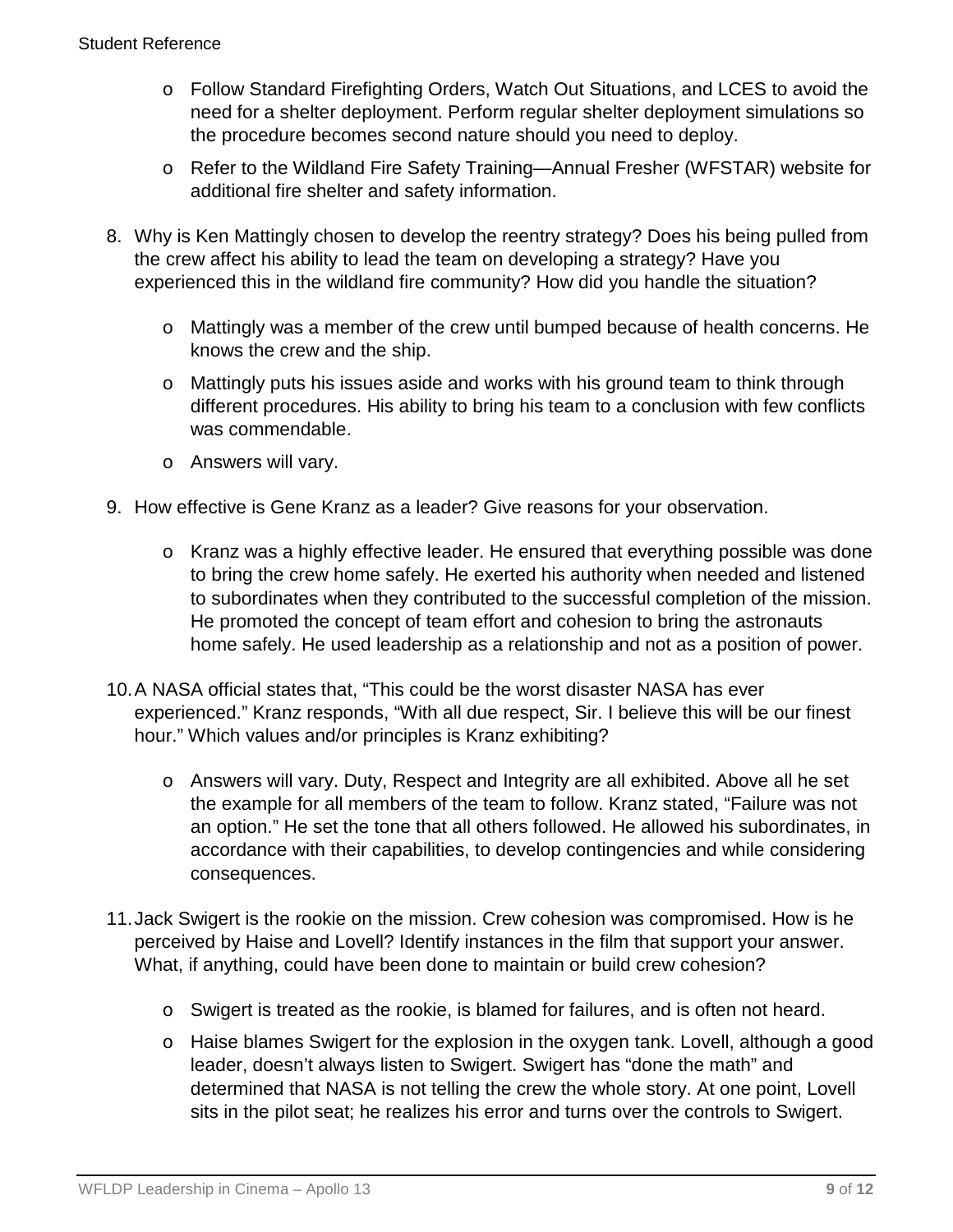- o Answers will vary. Postpone the mission until Mattingly is healthy (Haise's health problem may have surfaced on the ground instead of in space.). Allow Mattingly to serve on the mission. Cancel the mission.
- 12.Team cohesion was critical to the success of the *Apollo 13* mission. In your opinion, how cohesive is your team? Assess your crew using the Crew Cohesion Assessment Tool developed by Mission-Centered Solutions (available in the Leadership Toolbox).
	- o Answers will vary.
- 13.Identify a situation where teamwork was used to successfully complete a task or mission in the film and in your work environment.
	- o Answers will vary. Developing the reentry procedure. Performing the math to double-check Lovell's computations. Building the carbon dioxide filter.
- 14.The astronauts use flight manuals and checklists to conduct their missions. What reference tool(s) is available to aid the wildland fire leader in decision making during routine and critical stress times?
	- o Incident Response Pocket Guide.
- 15.Although an electrical arc caused the actual explosion in the oxygen tank, what human factors may have contributed to a compromised mission?
	- o Answers will vary.
		- $\triangleright$  Situation Awareness: NASA does not provide information to the crew concerning the reentry plan or lack thereof. Kranz opts not to tell the crew they are coming in shallow.
		- $\triangleright$  Basic Communication Responsibilities: Lack of communication about a potential problem years before Lovell was named as commander of the mission.
		- Attitude and Stress Barriers: Public perception of and interest in the space mission. Limited time to power down the Odyssey. Bag is torn in space while making the carbon dioxide filter. Lovell and crew remove the bio-med sensors. Haise's blaming Swigert for the explosion.
		- Decision-making Process: Decision to use of the Aquarius as the command module and power source. Possibility that the makeshift carbon dioxide filter and reentry procedure would fail.
		- Teamwork Principles: Bumping the original *Apollo 13* crew. Bumping Mattingly from the mission due to potential measles. Haise's illness while in space. Compromised team cohesion.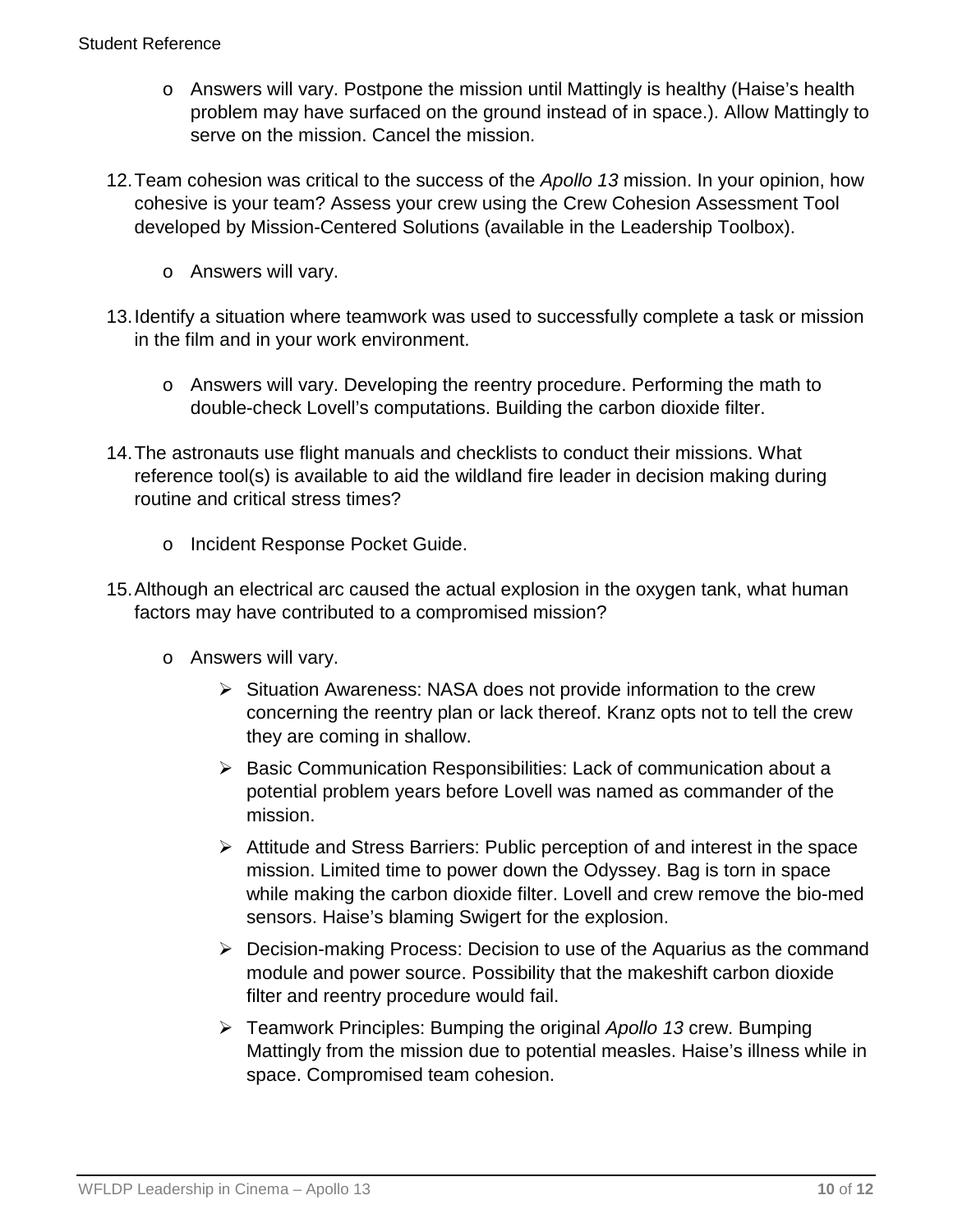#### Student Reference

### *APOLLO 13*

- 1. Document film clips illustrating the Wildland Fire Leadership Values and Principles.
- 2. Discuss leadership lessons learned from the film with group members or mentor.

### **Duty**

- Be proficient in your job, both technically and as a leader.
- $\div$  Make sound and timely decisions.
- Ensure that tasks are understood, supervised and accomplished.
- $\div$  Develop your subordinates for the future.

What scenes from the movie relate to "Duty"?

### **Respect**

- $\div$  Know your subordinates and look out for their well being.
- $\div$  Keep your subordinates informed.
- $\div$  Build the team.
- Employ your subordinates in accordance with their capabilities.

What scenes from the movie relate to "Respect"?

### **Integrity**

- $\triangleleft$  Know yourself and seek improvement.
- Seek responsibility and accept responsibility for your actions.
- $\div$  Set the example.

What scenes from the movie relate to "Integrity"?

## *APOLLO 13*

### **Guided Discussion**

1. The *Apollo 13* mission was considered by the public to be a routine mission. How does Jim Lovell respond to the comment and reason for this being his last mission? What is the present public perception of the wildland firefighter in your community?